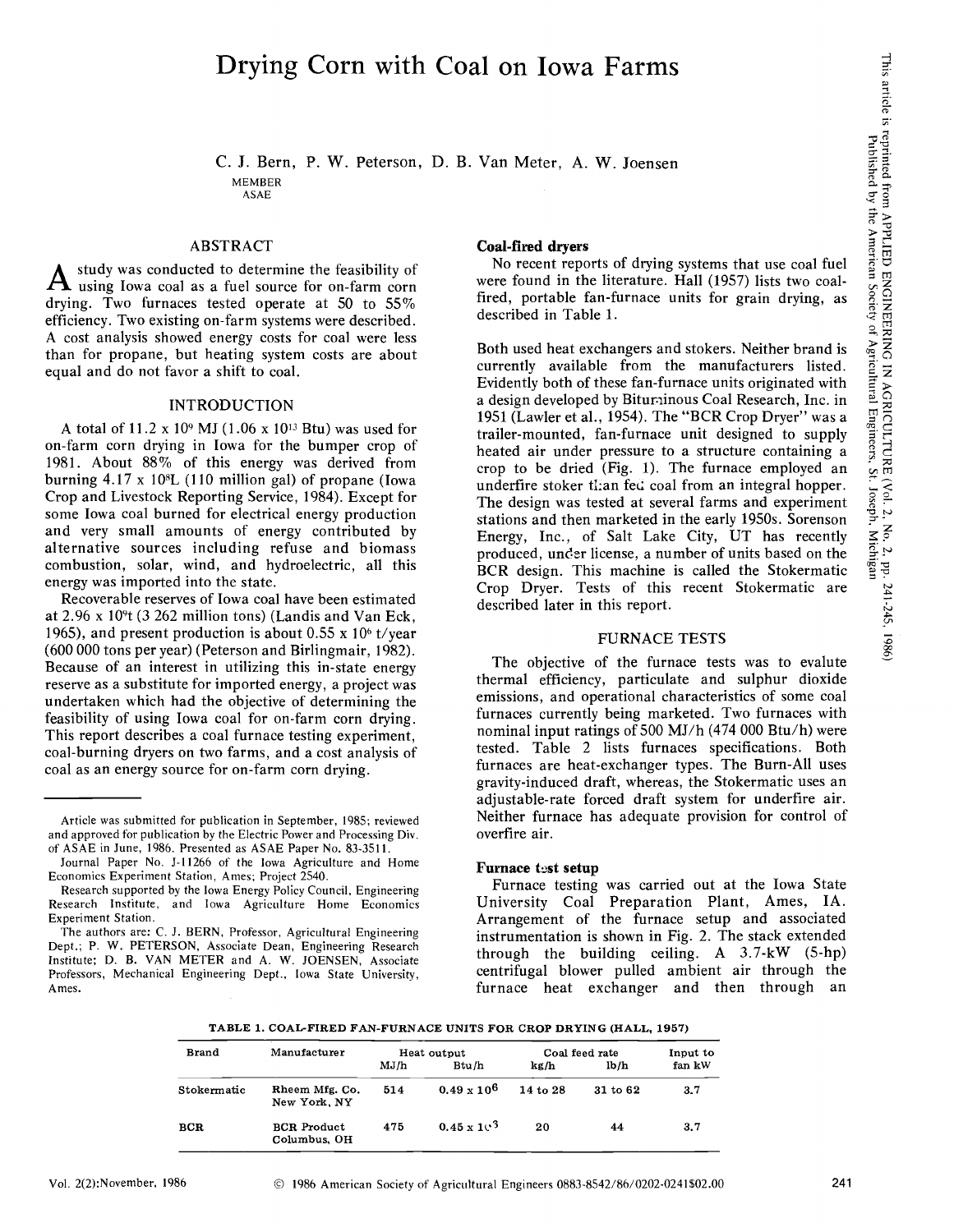



| Model designation.<br>manufacturer                         | Feed                                                                                  | Approx, grate area<br>m <sup>2</sup> | $(ft^2)$ |
|------------------------------------------------------------|---------------------------------------------------------------------------------------|--------------------------------------|----------|
| Burn-All<br>Versatile Products, Inc.<br>Albert Lea. MN     | hand, through<br>635 mm (25 in.) wide<br>by $914 \text{ mm} (36 \text{ in.})$<br>door | 0.61                                 | 6.6      |
| Stokermatic<br>Sorenson Energy, Inc.<br>Salt Lake City, UT | underfire stoker                                                                      | 0.57                                 | 6.1      |

instrumented flow tube.

The stack was equipped with a barometric damper to provide draft similar to what is expected in practice, and three sampling ports. One port was used for Orsat analysis sampling. A second was used for carbon dioxide, carbon monoxide, and oxygen sampling. Sampling for particulates and sulphur dioxide was done



**Fig. 2**—**Furnace test setup.** 

at the third port. Type K (chromel-alumel) thermocouples were used for temperature measurement in the stack, on the furnace, and in the flow tube. Blower flow was calculated from pressure drop measured across an orifice plate in the flow tube.

#### **Furnace firing**

A total of 14 tests were conducted using coal from the Iowa Fuel and Minerals mine, Pella, IA. Both raw crushed coal and cleaned stoker coal were burned. Table 3 lists coal properties.

The Burn-All furnace was hand-charged with 12 to 14 kg (26 to 31 lb) of coal every 20 min. This rate slightly exceeded the nominal 500 MJ/h (474 000 Btu/h) input rating. Although firing with up to 180 kg (400 lb) at a time is possible, frequent firing allowed near steady-state operation and contributed to even burning. Excess airflow to the combustion chamber had to be adjusted for satisfactory combustion and could not be varied from this rate without hindering furnace operation. Two different damper settings were used to vary the heated air flow rate.

The Stokermatic furnace was fired at rates from 13.4

|  |  |  | TABLE 3. TEST COAL ANALYSIS (MOISTURE FREE) |
|--|--|--|---------------------------------------------|
|--|--|--|---------------------------------------------|

| Size range, mm                          | Raw coal<br>51 to fines | Cleaned coal<br>38 to 6.3 |
|-----------------------------------------|-------------------------|---------------------------|
| carbon, %                               | 70.30                   | 75.02                     |
| hvdrogen. %                             | 4.62                    | 4.30                      |
| oxygen. %                               | 4.02                    | 4.55                      |
| nitrogen, %                             | 1.16                    | 1.41                      |
| sulphur. %                              | 7.24                    | 3.99                      |
| ash. %                                  | 12.66                   | 10.74                     |
| pyrite (included in ash), %             | 4.15                    | 1.72                      |
| gross higher heating value, MJ/kg       | 28.4                    | 29.6                      |
| g SO <sub>2</sub> per MJ heating value* | 5.10                    | 2.69                      |
|                                         |                         |                           |

\* Including all S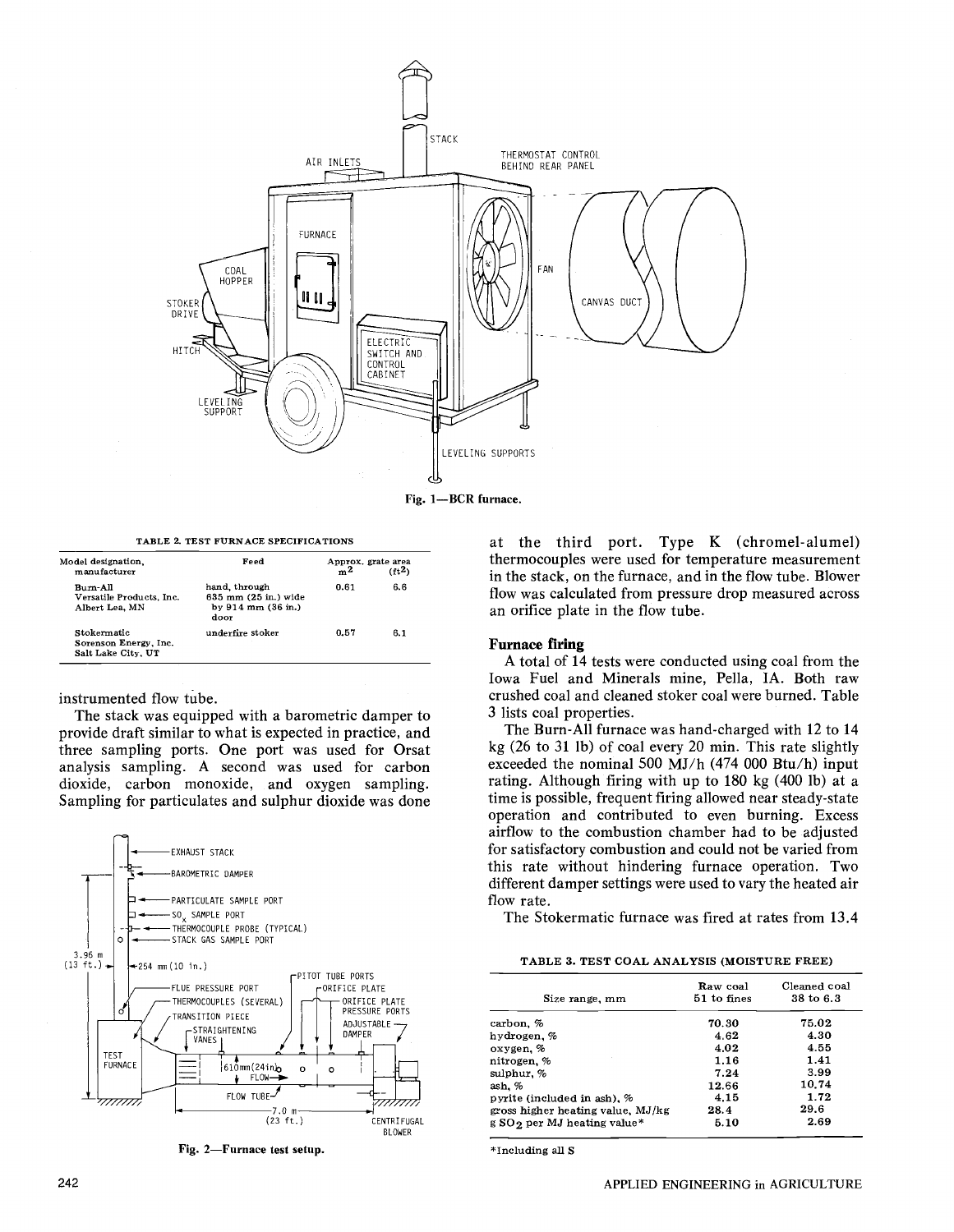|  | TABLE 4. FURNACE FIRING TEST RESULTS |  |  |  |
|--|--------------------------------------|--|--|--|
|--|--------------------------------------|--|--|--|

| Firing rate        |                                      |                                      |                                 |                                      |                                |                                      |                                      |                                      | Emissions                            |                                          |                                 |                                              |
|--------------------|--------------------------------------|--------------------------------------|---------------------------------|--------------------------------------|--------------------------------|--------------------------------------|--------------------------------------|--------------------------------------|--------------------------------------|------------------------------------------|---------------------------------|----------------------------------------------|
| Furnace            | 1 <sub>b</sub> / <sub>b</sub>        | kg/h                                 | MJ/h                            | Fuel<br>moisture.<br>%               | <b>Excess</b><br>air,<br>%     | L/s                                  | Heated<br>airflow,<br>$ft^3/min$     | Efficiency,<br>%                     | Particulate.<br>g/MJ                 | $so2$ .<br>g/MJ                          | °c                              | <b>Stack</b><br>temperature.<br>$^{\circ}$ F |
| <b>Burn-all</b>    |                                      |                                      |                                 |                                      |                                |                                      |                                      |                                      |                                      |                                          |                                 |                                              |
| 1. Raw coal        | 50.0<br>60.2                         | 22.7<br>27.3                         | 569<br>679                      | 11.8<br>11.8                         | 33<br>$-15$                    | 3142<br>3124                         | 6658<br>6620                         | 49.7<br>54.3                         | 1.16<br>1.15                         | 1.53<br>2.02                             | 481<br>508                      | 897<br>946                                   |
| Average            |                                      |                                      |                                 |                                      | 9                              |                                      |                                      | 52.0                                 | 1.15                                 | 1.78                                     | 495                             | 923                                          |
| 2. Cleaned         |                                      |                                      |                                 |                                      |                                |                                      |                                      |                                      |                                      |                                          |                                 |                                              |
| coal               | 50.0<br>50.0<br>60.2<br>60.2         | 22.7<br>22.7<br>27.3<br>27.3         | 575<br>561<br>696<br>701        | 14.4<br>16.5<br>13.7<br>13.0         | 60<br>79<br>59<br>49           | 3964<br>1977<br>3129<br>1949         | 8399<br>4189<br>6630<br>4130         | 57.1<br>44.6<br>49.1<br>47.8         | 1.97<br>1.55<br>1.42<br>3.07         | 2.53<br>2.97<br>2.21<br>--               | 483<br>464<br>523<br>542        | 901<br>867<br>973<br>1008                    |
| Average            |                                      |                                      |                                 |                                      | 62                             |                                      |                                      | 49.7                                 | 2.00                                 | 2.57                                     | 503                             | 937                                          |
| Stokermatic        |                                      |                                      |                                 |                                      |                                |                                      |                                      |                                      |                                      |                                          |                                 |                                              |
| 1. Raw coal        | 29.5<br>39.0<br>53.6                 | 13.4<br>17.7<br>24.3                 | 329<br>431<br>616               | 14.0<br>14.3<br>10.6                 | 135<br>105<br>56               | 2723<br>2718<br>2662                 | 5770<br>5759<br>5641                 | 50.0<br>50.2<br>50.1                 | 1.19<br>0.93<br>0.53                 | 2.74<br>$\overline{\phantom{m}}$<br>3.12 | 331<br>398<br>428               | 628<br>748<br>802                            |
| Average            |                                      |                                      |                                 |                                      | 87                             |                                      |                                      | 50.1                                 | 0.88                                 | 2.93                                     | 407                             | 765                                          |
| 2. Cleaned<br>coal | 30.2<br>39.2<br>39.2<br>45.2<br>62.2 | 13.7<br>17.8<br>17.8<br>19.3<br>28.2 | 347<br>458<br>446<br>482<br>715 | 14.3<br>13.0<br>15.2<br>15.2<br>14.1 | 167<br>117<br>122<br>104<br>81 | 2723<br>2690<br>2713<br>2690<br>2647 | 5770<br>5670<br>5749<br>5670<br>5609 | 60.1<br>56.9<br>50.4<br>54.1<br>51.2 | 1.10<br>0.66<br>0.69<br>0.77<br>0.44 | 1.84<br>1.86<br>1.52<br>1.68<br>1.80     | 346<br>412<br>412<br>402<br>466 | 655<br>774<br>774<br>756<br>871              |
| Average            |                                      |                                      |                                 |                                      | 118                            |                                      |                                      | 54.5                                 | 0.73                                 | 1.74                                     | 407                             | 765                                          |

to  $28.2 \text{ kg/h}$  (29.5 to  $62.2 \text{ lb/h}$ ). The excess airflow rate was varied as much as possible without altering the burning rate.

## **Furnace performance**

Data collection and analysis followed the format specified in the ASME Boiler-Abbreviated-Test Code (ASME, 1964). EPA method 5 isokinetic sampling was used for particulate determination (Environmental Protection Agency, 1982). Stack gas sulphur was sampled by using proportional sampling and EPA method 6 (Environment Protection Agency, 1982). Test data are listed in Peterson and Birlingmair, 1982. Table 4 is a summary of test results. Furnace efficiency is defined as follows:

$$
eta
$$
 efficiency = heat added to heated air

 $f(x)$  arrives express the extension pross heat input from fuel

Gross heat input was calculated by using the gross higher heating value of the fuel.

## *Furnace efficiency*

Furnace efficiency averaged 50.4% for the Burn-All furnace and 52.9% for the Stokermatic. Raw coal tests averaged 2.3 percentage points higher in efficiency in the Burn-All tests, but averaged 4.3 percent points lower in the Stokermatic tests. Furnace efficiency was not found to be related to firing rate.

Efficiency increased linearly with heated-air flow-rate for the Burn-All tests. The relationship is shown in Fig. 3. Higher airflow rates evidently reduce heat transfer resistance through the combustion chamber walls and reduce losses from the outer furnace surfaces by causing them to operate at lower temperatures.

#### *Particulate emissions*

For the Stokermatic furnace, particulate emissions (per unit of heat input) decreased with firing rate. Fig. 4 shows this relationship. Particulate emissions from the Burn-all were higher and unrelated to firing rate.

State laws limit particulate emissions for a furnace of this size to 0.39  $g/MJ$  (0.8 lb/10<sup>6</sup> Btu) input (State of Iowa, 1983). Neither furnace met this requirement in any test. Equipment used on farms is exempt from being required to have a Department of Environment Quality permit to operate. Hence, such equipment would not usually have to meet this limit. This particulate emission limit would preclude use of either furnace for drying at a grain elevator.

# *SO2 emissions*

Emission of  $SO<sub>2</sub>$  was not found to be related to firing rate. For the Burn-all furnace, raw coal tests average 1.78 g/MJ whereas cleaned coal tests averaged 2.57. The



**Fig. 3—Efficiency vs. heated air flow rate for Burn-All furnace.**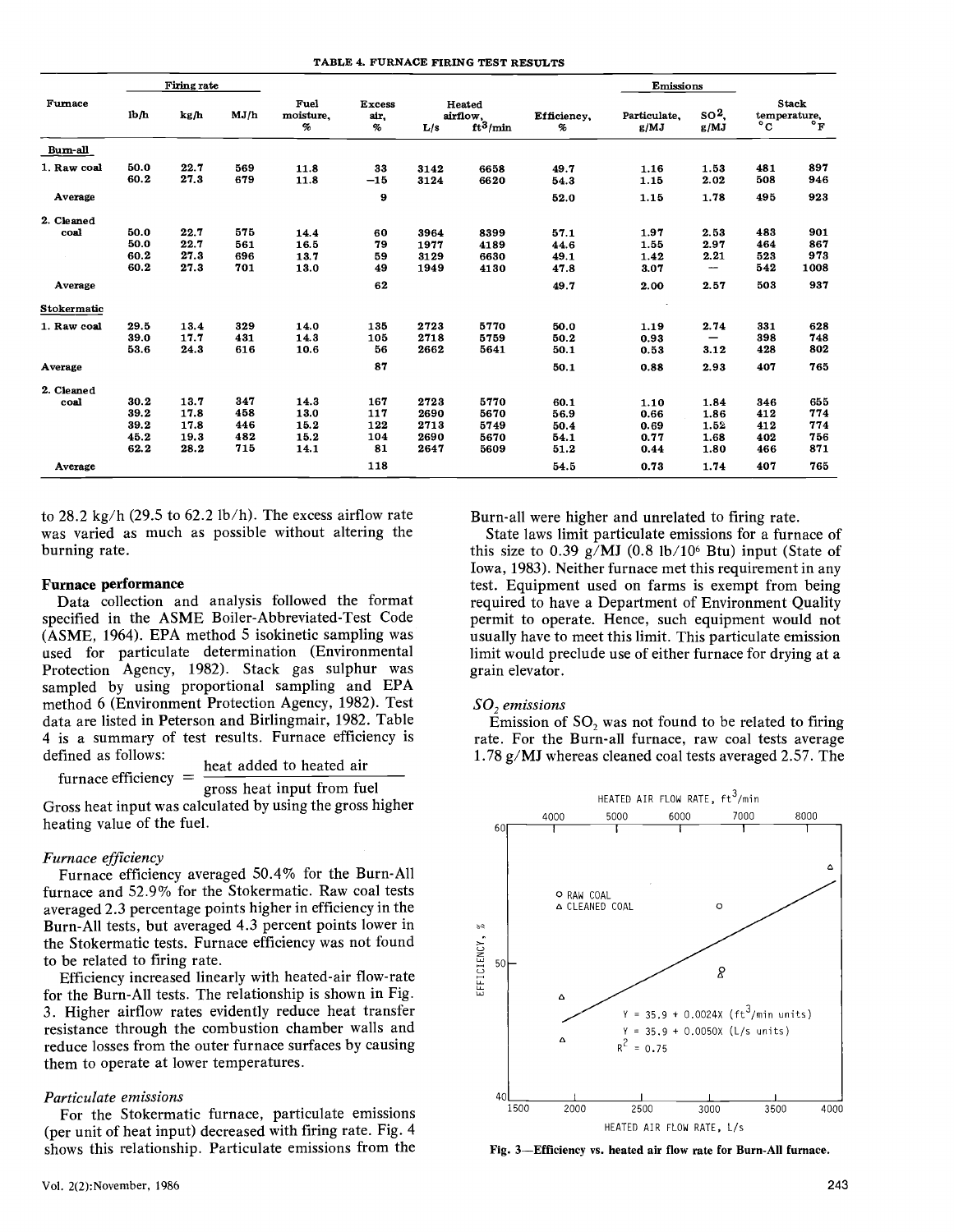

**Fig. 4—Particulate emission vs. firing rate.** 

amounts are the reverse of what was expected. They represent  $35\%$  (raw) and  $95\%$  (clean) of the SO<sub>2</sub> that would be produced if all sulphur in the fuel was emitted as  $SO<sub>2</sub>$  in the flue gas. These reversed results suggest either a large experimental error or incomplete combustion of raw coal because of low excess air.

State laws limit  $SO<sub>2</sub>$  emission for a furnace of this size to 2.95 g/MJ (6 lb/10<sup>6</sup> Btu) input. Although two individual tests exceeded this limit, the average of every test series (including the raw coal series for each furnace) was less than this limit. As in the case of particulate emission, furnaces used for on-farm drying are exempt.

## *Discussion of furnace performance*

Efficiency of the furnaces is probably being lowered because of a lack of overfire air. An increase of about 15 percentage points could probably be realized by modifications that would allow more over-fire air. A stoker-equipped furnace seems more appropriate for a grain drying operation since the hand-fired furnace must be fired on a 1-to 2-h interval. A stoker-type furnace could operate for several days without resupply of fuel. Ash removal is required for each furnace on about a 24-h interval.

# **On-farm drying with coal**

In this section, two farm systems that use coal will be described, and a cost analysis of a coal-fired system will be presented.

## *Drying systems using coal*

To learn more about the practice of coal-fired corn drying, two farm drying systems using coal were inspected. Both farms were south of Knoxville in southcentral Iowa, within a few miles of the coal mining area of Iowa. Both farms use Burn-All furnaces.

The first farm uses a batch stir-drying system. A 7.5-kW (10-hp) centrifugal fan with an upstream propane heater is connected to a 7.3-m (24-ft) diameter bin fitted with a 5-auger stirring system. A drying air temperature of  $60^{\circ}$ C (140°F) is used. The furnace is located close to the crop drying fan air intake so that all heated air from the furnace enters the fan intake. A small electric fan has been mounted on the furnace to increase draft. This farmer purchases uncleaned lump coal at a nearby mine and hauls it himself. He charges the furnace every 2 h with about 200 lb of coal while he is in the farmyard. The furnace contributes a heat rise of about  $20^{\circ}$ C (36 $^{\circ}$ F), and the rest of the heat rise is automatically made up by the propane heater. A total of 1780 t (70 000 bu) of corn was dried during fall of 1981. The fire-brick supports and roof of the furnace were buckled-probably as a result of overfiring.

The second farm uses a batch system without stirring. A 7.5-kW (10-hp) axial fan is connected to a 6.4-m (21-ft) diameter bin. The only heat source is a Burn-All furnace located near the fan inlet. The drying fan draws air through the furnace, and all the heated air from the furnace flows into the fan intake. This farmer also hauls mine-run coal purchased from a nearby mine. A 63.6-t (2500-bu) batch is gradually loaded and dried in a 5-day period. The furnace is fired four times a day and holds fire for 8 h through the night. A total of  $407$  t  $(16000$  bu) was dried 10 points during the fall of 1981.

Both farmers bought the coal systems to reduce fuel costs for drying, and both said they were achieving this objective. Neither farmer has serious objections to the management time required for the coal systems.

#### **Cost analysis**

A cost analysis was carried out comparing costs of heat from three hypothetical systems that could supply heat to a hypothetical farm drying system. This drying system was assumed to operate continuously for a 30-day period each year, and to require a constant heat of 1.71 GJ/h  $(1.62 \times 10^6 \text{ Btu/h})$ . During the 30-day period, this dryer could dry about 2450 t (99 800 bu) of corn assuming 10 points of moisture removal, and  $1 t = 1000 \text{ kg}$  (1 bu = 56 lb) of corn at 15.5% moisture. The heat required for drying was assumed to be 3.71 MJ/kg (1600 Btu/lb) of water removed.

One system used a propane heater only. A second system used a propane heater plus one Stokermatic

|  | TABLE 5. COST ANALYSIS ASSUMPTIONS |
|--|------------------------------------|
|  |                                    |

| Heater fuel                | Propane         |                       | Stokermatic<br>cleaned Iowa coal |  |  |
|----------------------------|-----------------|-----------------------|----------------------------------|--|--|
| Nominal input rating, MJ/h | 3165            |                       | 500                              |  |  |
| <b>Efficiency</b> , %      |                 | 85                    | 55                               |  |  |
| Heat value of fuel         |                 | 25.09 MJ/L            | 29.6 MJ/kg                       |  |  |
| Initial cost               | \$905<br>\$1225 | <b>Burner</b><br>Tank | \$3800 furnace                   |  |  |
| Life years                 |                 | 10                    | 5                                |  |  |
| Salvage value              |                 | 0                     | 0                                |  |  |
| Interest rate, %           |                 | 13                    | 13                               |  |  |
| Capital recovery factor    | 0.184           |                       | 0.284                            |  |  |
| Fuel cost                  | \$0.17/L        | (\$0.66/gal)          | $$48.40/t$ $$44/t$<br>80 km*     |  |  |
|                            |                 |                       | $$61.60/t$ (\$56/t)              |  |  |
|                            |                 |                       | 161 km                           |  |  |
|                            |                 |                       | $$68.20/t$ (\$61/t)              |  |  |
|                            |                 |                       | 322 km                           |  |  |

**\* Distance from mine**